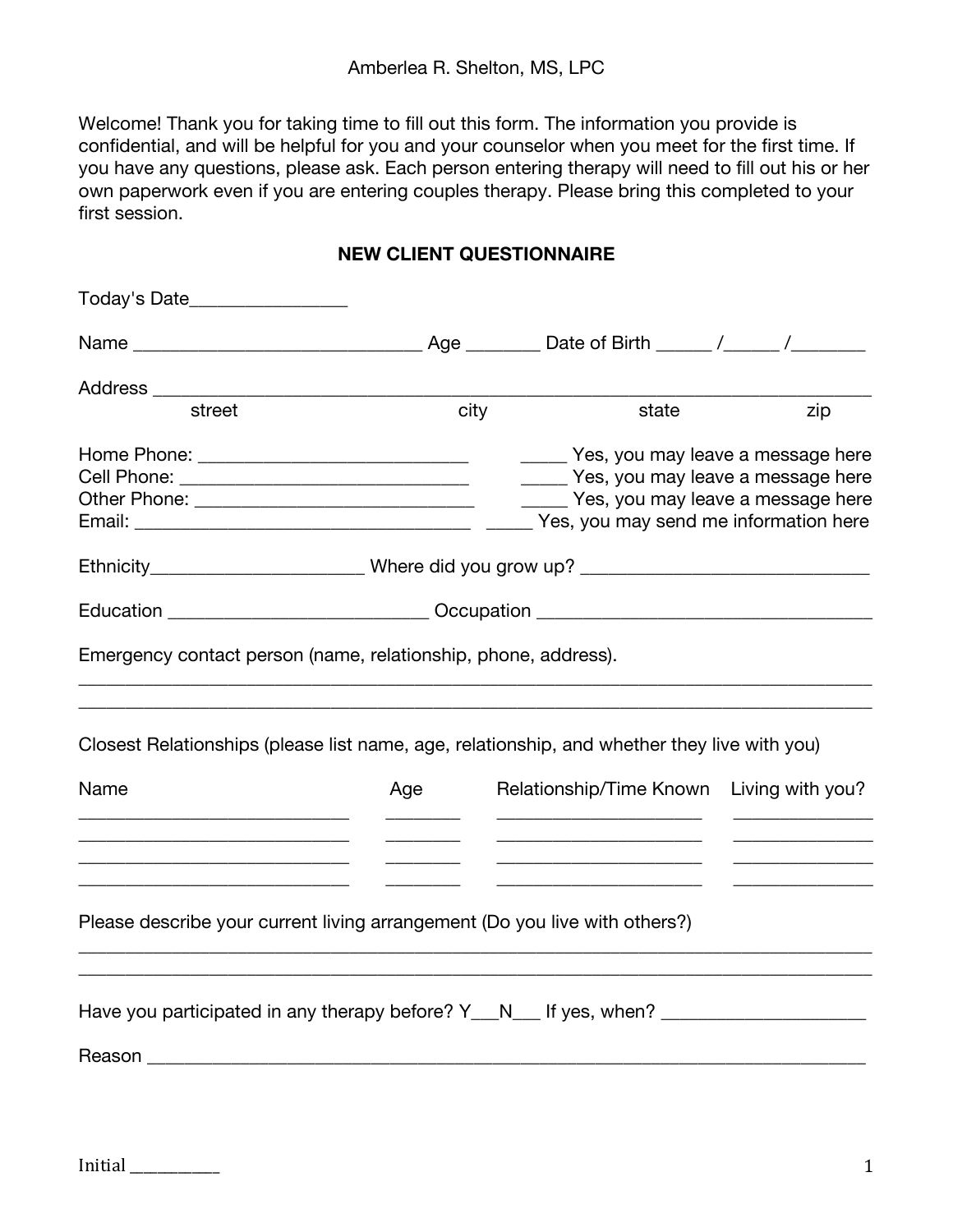\_\_\_\_\_\_\_\_\_\_\_\_\_\_\_\_\_\_\_\_\_\_\_\_\_\_\_\_\_\_\_\_\_\_\_\_\_\_\_\_\_\_\_\_\_\_\_\_\_\_\_\_\_\_\_\_\_\_\_\_\_\_\_\_\_\_\_\_\_\_\_\_\_\_\_\_\_\_\_\_\_\_\_\_\_ \_\_\_\_\_\_\_\_\_\_\_\_\_\_\_\_\_\_\_\_\_\_\_\_\_\_\_\_\_\_\_\_\_\_\_\_\_\_\_\_\_\_\_\_\_\_\_\_\_\_\_\_\_\_\_\_\_\_\_\_\_\_\_\_\_\_\_\_\_\_\_\_\_\_\_\_\_\_\_\_\_\_\_\_

\_\_\_\_\_\_\_\_\_\_\_\_\_\_\_\_\_\_\_\_\_\_\_\_\_\_\_\_\_\_\_\_\_\_\_\_\_\_\_\_\_\_\_\_\_\_\_\_\_\_\_\_\_\_\_\_\_\_\_\_\_\_\_\_\_\_\_\_\_\_\_\_\_\_\_\_\_\_\_\_\_\_\_\_\_

\_\_\_\_\_\_\_\_\_\_\_\_\_\_\_\_\_\_\_\_\_\_\_\_\_\_\_\_\_\_\_\_\_\_\_\_\_\_\_\_\_\_\_\_\_\_\_\_\_\_\_\_\_\_\_\_\_\_\_\_\_\_\_\_\_\_\_\_\_\_\_\_\_\_\_\_\_\_\_\_\_\_\_\_\_

What is important for Amberlea to know about that experience?

 $\mathcal{L}_\mathcal{L} = \{ \mathcal{L}_\mathcal{L} = \{ \mathcal{L}_\mathcal{L} = \{ \mathcal{L}_\mathcal{L} = \{ \mathcal{L}_\mathcal{L} = \{ \mathcal{L}_\mathcal{L} = \{ \mathcal{L}_\mathcal{L} = \{ \mathcal{L}_\mathcal{L} = \{ \mathcal{L}_\mathcal{L} = \{ \mathcal{L}_\mathcal{L} = \{ \mathcal{L}_\mathcal{L} = \{ \mathcal{L}_\mathcal{L} = \{ \mathcal{L}_\mathcal{L} = \{ \mathcal{L}_\mathcal{L} = \{ \mathcal{L}_\mathcal{$ 

What brings you to therapy now?

#### What are your 2 most important goals for therapy?

1.\_\_\_\_\_\_\_\_\_\_\_\_\_\_\_\_\_\_\_\_\_\_\_\_\_\_\_\_\_\_\_\_\_\_\_\_\_\_\_\_\_\_\_\_\_\_\_\_\_\_\_\_\_\_\_\_\_\_\_\_\_\_\_\_\_\_\_\_\_\_\_\_\_\_\_\_\_\_\_\_\_\_\_ 2.

> A common list of things people seek out therapy to work on. Please fill in: 0 - none, 1 - mild, 2 - moderate, 3 - severe.

| Anxiety/Fear          | Partnership _____      | $\frac{1}{2}$ is the figure of $\frac{1}{2}$ in the contract $\frac{1}{2}$ is the contract of $\frac{1}{2}$ in the contract of $\frac{1}{2}$<br>Depression _____ | Self-Exploration          |
|-----------------------|------------------------|------------------------------------------------------------------------------------------------------------------------------------------------------------------|---------------------------|
| Communication         | Alcohol/Drugs          | Relationships ___                                                                                                                                                | Being Single              |
| Anger Control         | Eating Disorder        | Work/Career                                                                                                                                                      | Spirituality ____         |
| Grief/Loss ____       | Other Addiction _      | Divorce/Separation                                                                                                                                               | Religion ___              |
| Sexual Issues         | School _____           | Excessive Worry _                                                                                                                                                | Aging ______              |
| <b>Stress Control</b> | OCD                    | Mood Swings ___                                                                                                                                                  | Loneliness_               |
| Parents ______        | <b>Chronic Illness</b> | Self Esteem                                                                                                                                                      | Trauma                    |
| Children              | Codependency_          | Past Hurts                                                                                                                                                       | Intimacy                  |
| Family _____          | Chronic Pain           | Disabled                                                                                                                                                         | <b>Emotional Health</b>   |
| Parenting_            | Bipolar Disorder_      | Phobias ___                                                                                                                                                      | Life Transition           |
| Dissociation          | Highly Sensitive       | Health Concerns                                                                                                                                                  | Social Issues             |
| <b>Increased Life</b> | Loss of                | Deeper Meaning in                                                                                                                                                | <b>Enhance Creativity</b> |
| Satisfaction          | Independence           | Life $\overline{\phantom{a}}$                                                                                                                                    |                           |

Do you consider yourself religious or spiritual, if so please describe?

Are you currently seeing a therapist or helper? N\_\_\_\_ Y\_\_\_\_ If yes, please indicate their name: \_\_\_\_\_\_\_\_\_\_\_\_\_\_\_\_\_\_\_\_\_\_\_\_\_\_\_\_\_\_\_\_\_\_\_\_\_\_\_\_\_\_\_\_\_\_\_\_\_\_\_\_\_\_\_\_\_\_\_\_\_\_\_\_\_\_\_\_\_\_\_\_\_\_\_\_\_\_\_\_\_\_\_\_\_

\_\_\_\_\_\_\_\_\_\_\_\_\_\_\_\_\_\_\_\_\_\_\_\_\_\_\_\_\_\_\_\_\_\_\_\_\_\_\_\_\_\_\_\_\_\_\_\_\_\_\_\_\_\_\_\_\_\_\_\_\_\_\_\_\_\_\_\_\_\_\_\_\_\_\_\_\_\_\_\_\_\_\_\_\_

Have you or a family member ever been hospitalized for mental or emotional illness? Y\_\_\_ N\_\_\_

\_\_\_\_\_\_\_\_\_\_\_\_\_\_\_\_\_\_\_\_\_\_\_\_\_\_\_\_\_\_\_\_\_\_\_\_\_\_\_\_\_\_\_\_\_\_\_\_\_\_\_\_\_\_\_\_\_\_\_\_\_\_\_\_\_\_\_\_\_\_\_\_\_\_\_\_\_\_\_

If yes, please explain—dates, where, reason: \_\_\_\_\_\_\_\_\_\_\_\_\_\_\_\_\_\_\_\_\_\_\_\_\_\_\_\_\_\_\_\_\_\_\_

| Have you or a family member or loved one ever contemplated or attempted suicide? N |  |
|------------------------------------------------------------------------------------|--|
| If yes, please explain – date(s), situation:                                       |  |

\_\_\_\_\_\_\_\_\_\_\_\_\_\_\_\_\_\_\_\_\_\_\_\_\_\_\_\_\_\_\_\_\_\_\_\_\_\_\_\_\_\_\_\_\_\_\_\_\_\_\_\_\_\_\_\_\_\_\_\_\_\_\_\_\_\_\_\_\_\_\_\_\_\_\_\_\_\_\_\_\_\_\_\_\_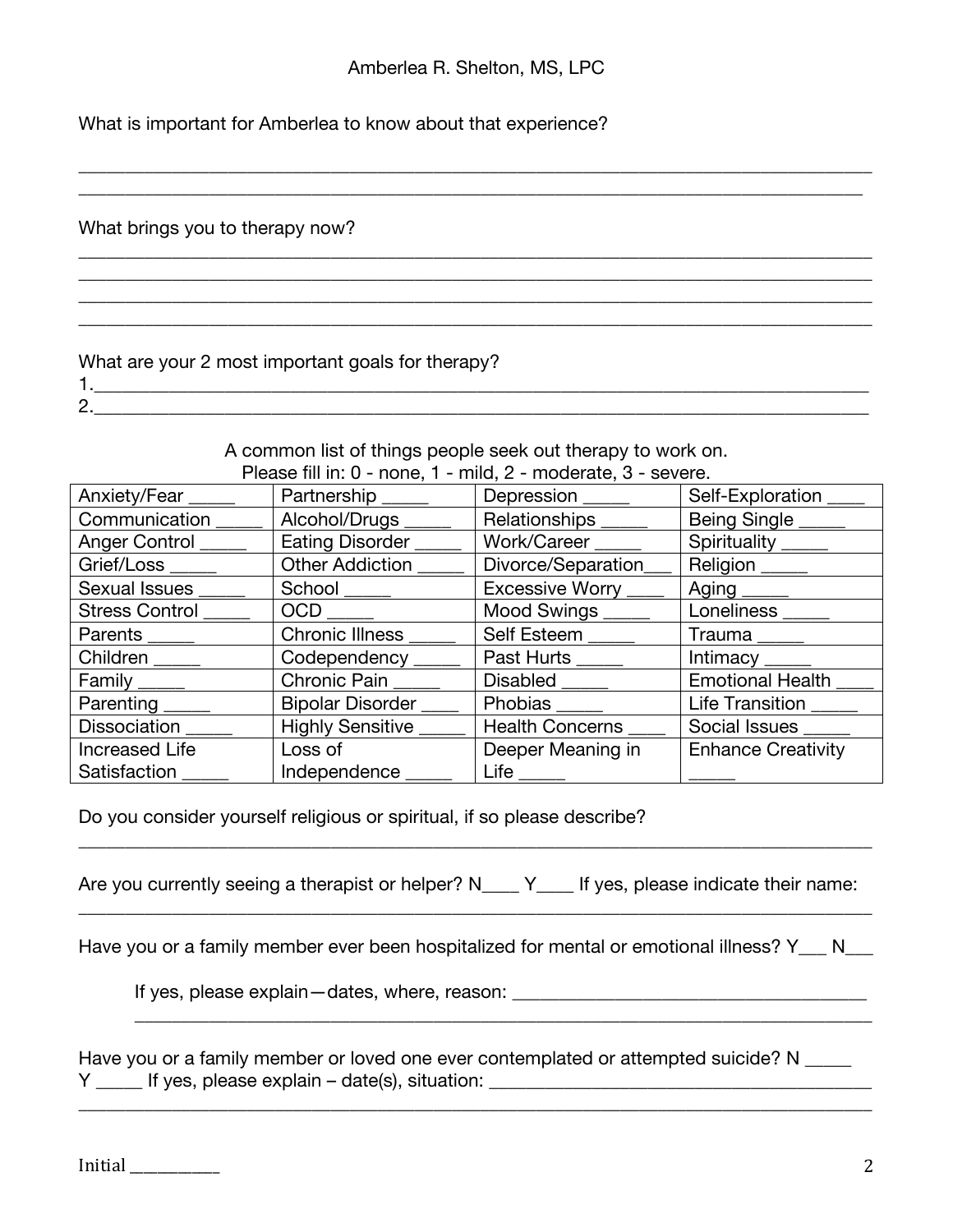\_\_\_\_\_\_\_\_\_\_\_\_\_\_\_\_\_\_\_\_\_\_\_\_\_\_\_\_\_\_\_\_\_\_\_\_\_\_\_\_\_\_\_\_\_\_\_\_\_\_\_\_\_\_\_\_\_\_\_\_\_\_\_\_\_\_\_\_\_\_\_\_\_\_\_\_\_\_\_\_\_\_\_\_\_

Legal History (arrests, prison, DWI?)

# **RELATIONSHIP INFORMATION**

| Relationship Status (check any that apply):                                                                                                                                                                                    |
|--------------------------------------------------------------------------------------------------------------------------------------------------------------------------------------------------------------------------------|
| Single ____ Dating ____ Committed relationship ____ (how long? _________ ) Break Up(s) _____<br>Engaged ____ Married _____ (how long? _________ ) Separated _____ (how long? _________ )                                       |
|                                                                                                                                                                                                                                |
| I would describe my friendships as: Close ______ Somewhat close _____ Distant _____<br>Conflicted ______ Other _____                                                                                                           |
| I would describe my relationship with my mother as: Close _____ Somewhat close ____<br>Distant ______ Conflicted ______ Other _____                                                                                            |
| I would describe my relationship with my father as: Close ______ Somewhat close _____<br>Distant ______ Conflicted ______ Other _____                                                                                          |
|                                                                                                                                                                                                                                |
| How would you describe your relationship with your siblings (if applicable)? _______________                                                                                                                                   |
| <b>CRISIS INFORMATION</b>                                                                                                                                                                                                      |
| Are you having any current suicidal thoughts, feelings, or actions? Y______ N_____                                                                                                                                             |
| If yes, explain example and the state of the state of the state of the state of the state of the state of the state of the state of the state of the state of the state of the state of the state of the state of the state of |
| Have you had any issues, hospitalizations, or imprisonments for suicidal or assaultive<br>behavior? Y N                                                                                                                        |
| Are you having any current homicidal or violent thoughts or feelings, or anger-control<br>problems? $Y_{\_\_\_\_} N_{\_\_\_\_\_}$                                                                                              |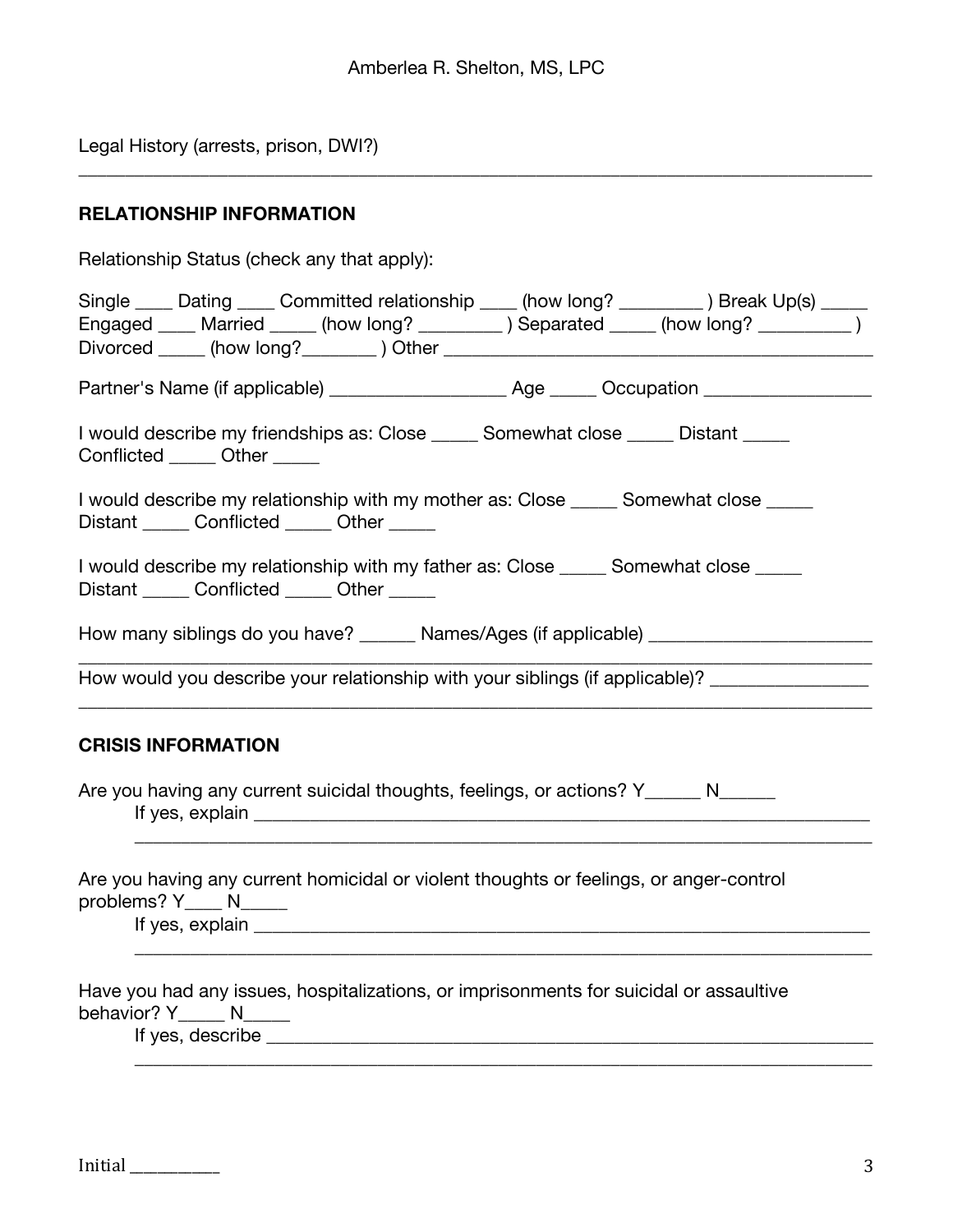Do you have any current threats of significant loss or harm (illness, divorce, custody, job loss, etc.)? Y\_\_\_\_ N\_\_\_\_

\_\_\_\_\_\_\_\_\_\_\_\_\_\_\_\_\_\_\_\_\_\_\_\_\_\_\_\_\_\_\_\_\_\_\_\_\_\_\_\_\_\_\_\_\_\_\_\_\_\_\_\_\_\_\_\_\_\_\_\_\_\_\_\_\_\_\_\_\_\_\_\_\_\_\_\_\_\_\_

If yes, explain \_\_\_\_\_\_\_\_\_\_\_\_\_\_\_\_\_\_\_\_\_\_\_\_\_\_\_\_\_\_\_\_\_\_\_\_\_\_\_\_\_\_\_\_\_\_\_\_\_\_\_\_\_\_\_\_\_\_\_\_\_\_\_\_\_\_

### **SUBSTANCE USE**

Have you had a substance abuse or addiction history? No \_\_\_\_ Yes \_\_\_\_ (please explain):

\_\_\_\_\_\_\_\_\_\_\_\_\_\_\_\_\_\_\_\_\_\_\_\_\_\_\_\_\_\_\_\_\_\_\_\_\_\_\_\_\_\_\_\_\_\_\_\_\_\_\_\_\_\_\_\_\_\_\_\_\_\_\_\_\_\_\_\_\_\_\_\_\_\_\_\_\_\_\_\_\_\_\_\_\_ \_\_\_\_\_\_\_\_\_\_\_\_\_\_\_\_\_\_\_\_\_\_\_\_\_\_\_\_\_\_\_\_\_\_\_\_\_\_\_\_\_\_\_\_\_\_\_\_\_\_\_\_\_\_\_\_\_\_\_\_\_\_\_\_\_\_\_\_\_\_\_\_\_\_\_\_\_\_\_\_\_\_\_\_\_

Are you concerned about the behaviors listed above? Yes \_\_\_\_\_\_ No \_\_\_\_\_\_\_

Are others concerned about these behaviors? Yes \_\_\_\_\_\_ No \_\_\_\_\_\_

Have you ever had treatment for alcohol/substance abuse/addiction? Yes \_\_\_\_\_\_\_\_ No \_\_\_\_\_\_\_

|                       |     | Have you ever attended AA, NA, Refuge Recovery, Rational Recovery, Al-Anon, or another |
|-----------------------|-----|----------------------------------------------------------------------------------------|
| recovery program? Yes | No. | Please describe and note if you are currently                                          |
| attending?            |     |                                                                                        |

#### **MEDICAL INFORMATION**

Please complete to the best of your ability. If you do have a current provider, please mark "N/A" or otherwise indicate that it is not applicable. Please do not leave any spaces blank.

Psychiatric Information:

Psychiatrist's Name:

Current and past psychotropic medications prescribed by Psychiatrist or MD (please note if current): \_\_\_\_\_\_\_\_\_\_\_\_\_\_\_\_\_\_\_\_\_\_\_\_\_\_\_\_\_\_\_\_\_\_\_\_\_\_\_\_\_\_\_\_\_\_\_\_\_\_\_\_\_\_\_\_\_\_\_\_\_\_\_\_\_\_\_\_\_\_\_\_\_\_\_\_\_

\_\_\_\_\_\_\_\_\_\_\_\_\_\_\_\_\_\_\_\_\_\_\_\_\_\_\_\_\_\_\_\_\_\_\_\_\_\_\_\_\_\_\_\_\_\_\_\_\_\_\_\_\_\_\_\_\_\_\_\_\_\_\_\_\_\_\_\_\_\_\_\_\_\_\_\_\_\_\_\_\_\_\_\_\_

\_\_\_\_\_\_\_\_\_\_\_\_\_\_\_\_\_\_\_\_\_\_\_\_\_\_\_\_\_\_\_\_\_\_\_\_\_\_\_\_\_\_\_\_\_\_\_\_\_\_\_\_\_\_\_\_\_\_\_\_\_\_\_\_\_\_\_\_\_\_\_\_\_\_\_\_\_\_\_\_\_\_\_\_\_

\_\_\_\_\_\_\_\_\_\_\_\_\_\_\_\_\_\_\_\_\_\_\_\_\_\_\_\_\_\_\_\_\_\_\_\_\_\_\_\_\_\_\_\_\_\_\_\_\_\_\_\_\_\_\_\_\_\_\_\_\_\_\_\_\_\_\_\_\_\_\_\_\_\_\_\_\_\_\_\_\_\_\_\_\_ \_\_\_\_\_\_\_\_\_\_\_\_\_\_\_\_\_\_\_\_\_\_\_\_\_\_\_\_\_\_\_\_\_\_\_\_\_\_\_\_\_\_\_\_\_\_\_\_\_\_\_\_\_\_\_\_\_\_\_\_\_\_\_\_\_\_\_\_\_\_\_\_\_\_\_\_\_\_\_\_\_\_\_\_\_

Medical Information:

Physician's Name:

Other current medications: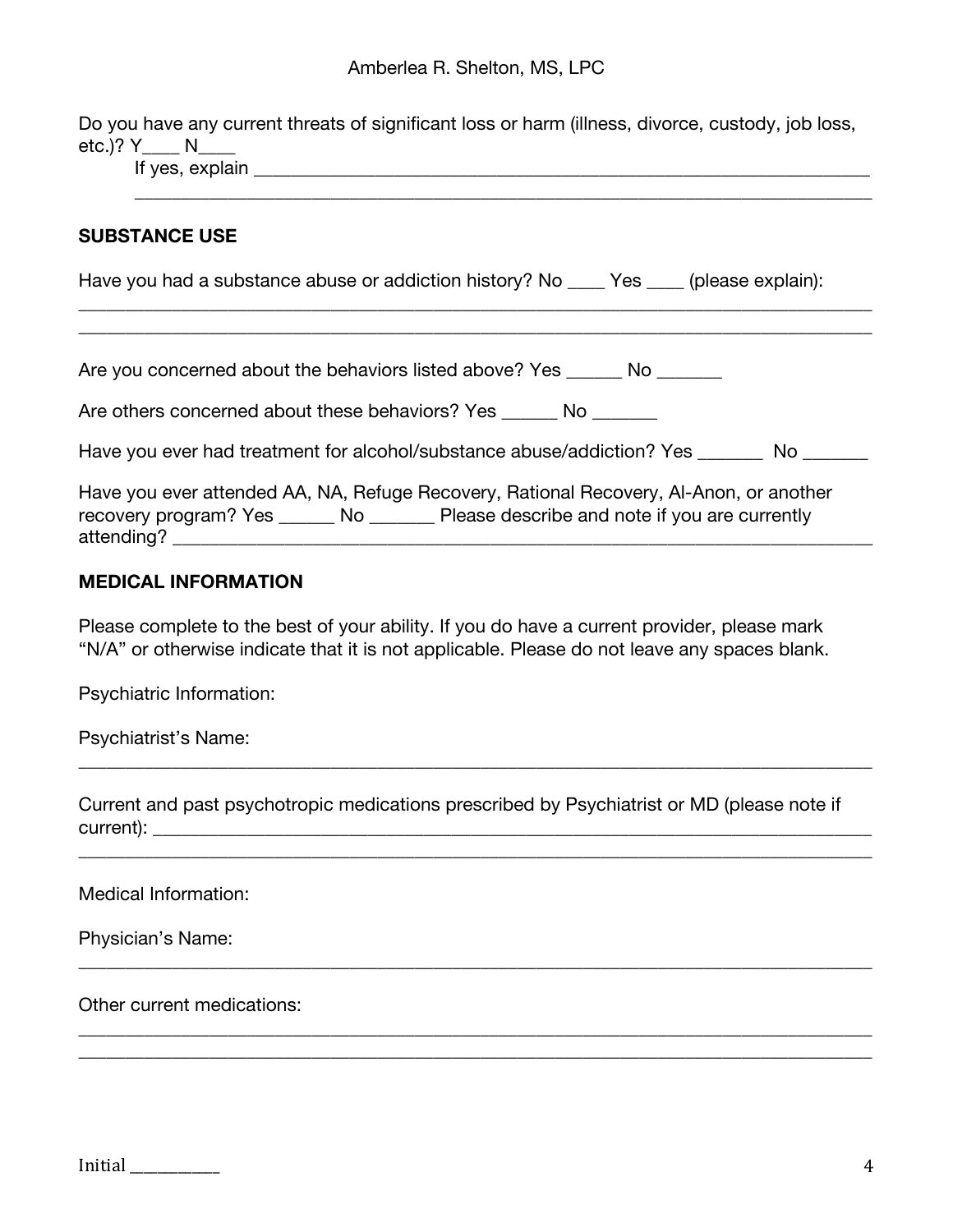\_\_\_\_\_\_\_\_\_\_\_\_\_\_\_\_\_\_\_\_\_\_\_\_\_\_\_\_\_\_\_\_\_\_\_\_\_\_\_\_\_\_\_\_\_\_\_\_\_\_\_\_\_\_\_\_\_\_\_\_\_\_\_\_\_\_\_\_\_\_\_\_\_\_\_\_\_\_\_\_\_\_\_\_\_

Childhood/Adolescent illnesses, hospitalizations, operations, injuries (including minor or prolonged illnesses):

| Please note if you recall experiencing or witnessing any of the following in your childhood or<br>adult life: Animal attack, serious falls, natural disasters, sudden losses including divorce, death<br>of family member, near drowning, severe illness or asthma, physical/emotional/sexual abuse: |
|------------------------------------------------------------------------------------------------------------------------------------------------------------------------------------------------------------------------------------------------------------------------------------------------------|
| ,我们也不能在这里的时候,我们也不能在这里的时候,我们也不能会在这里的时候,我们也不能会在这里的时候,我们也不能会在这里的时候,我们也不能会在这里的时候,我们也不                                                                                                                                                                                                                    |
| Adult illnesses, hospitalizations, operations, injuries, head injuries, etc.:                                                                                                                                                                                                                        |
|                                                                                                                                                                                                                                                                                                      |
| Other Health Care Providers (Optional):                                                                                                                                                                                                                                                              |
|                                                                                                                                                                                                                                                                                                      |
|                                                                                                                                                                                                                                                                                                      |
|                                                                                                                                                                                                                                                                                                      |
| Have you been evaluated for hormonal imbalance? Y _____ N _____ If yes, most recent date:                                                                                                                                                                                                            |
| Thyroid? Y _________ N _______ If yes, most recent date and results:_____________                                                                                                                                                                                                                    |
| HIV Status (Optional):                                                                                                                                                                                                                                                                               |
| Have you had an HIV test? Y _____ N _____ If yes, most recent date: ____________<br>Test result? + _____ - ____                                                                                                                                                                                      |
| <b>REFERRAL INFORMATION</b>                                                                                                                                                                                                                                                                          |
| Who referred you to Amberlea?<br>the control of the control of the control of<br>Please check if she may contact your referral to thank them                                                                                                                                                         |
| Are you aware that Amberlea does not file insurance and is considered "out-of-network"?                                                                                                                                                                                                              |

\_\_\_\_ Yes \_\_\_\_ No

**THANK YOU** for taking the time to fill out this information sheet. This will be reviewed with you during your first counseling session.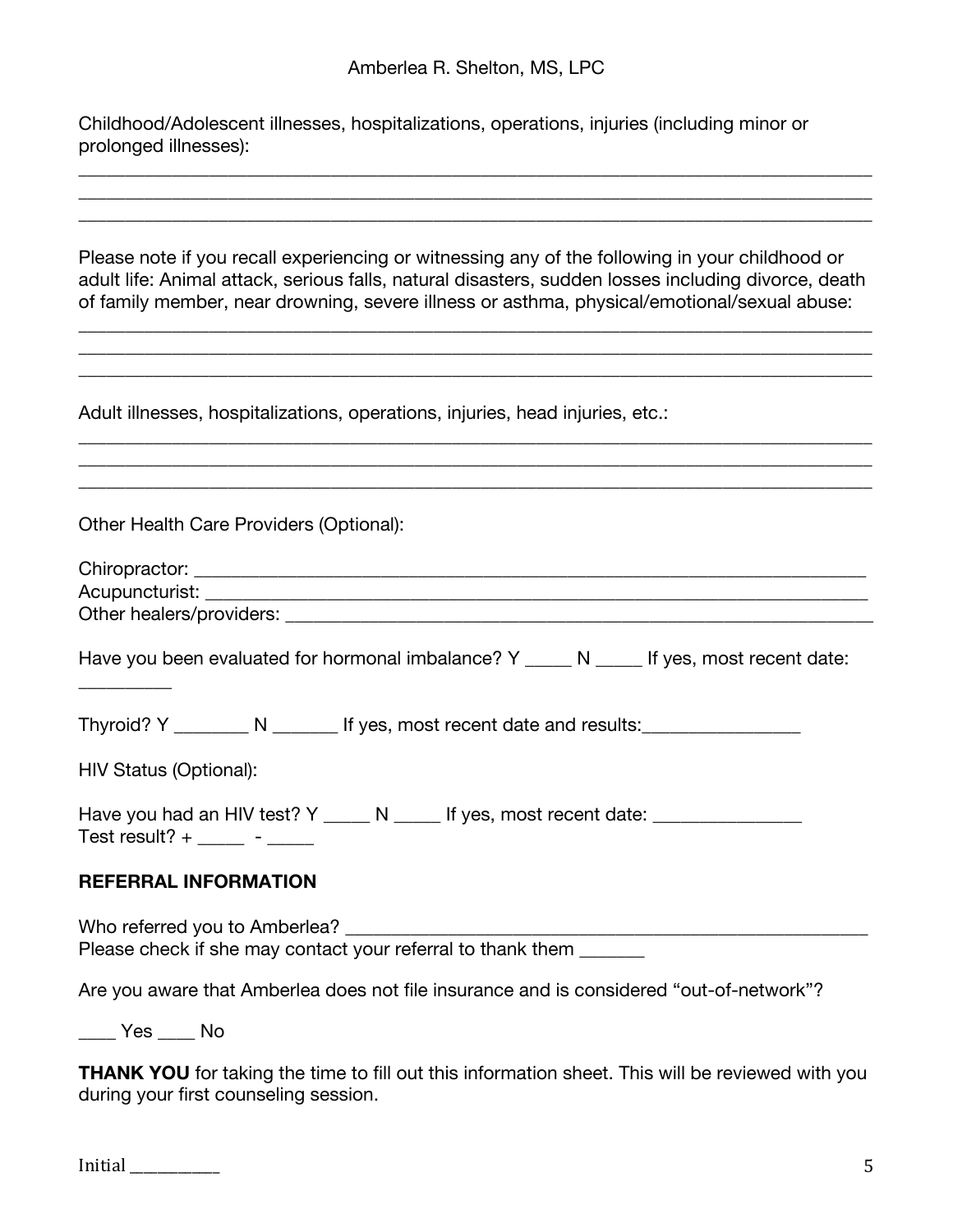This portion of the document is meant to inform you about therapy and Amberlea Shelton's policies regarding psychotherapy. These records are confidential. Please see the section on Records and Confidentiality for more information.

# **THERAPIST-CLIENT AGREEMENT**

This agreement is meant to clarify the client-therapist relationship and any expectations of you as a client, make explicit Amberlea's ethics and the ethical guidelines of her license, and inform you of your legal rights. Amberlea R. Shelton does not discriminate on the basis of sex, gender, sexual orientation, race, ethnicity, color, national origin, age, economic status, disability, marital status, HIV/AIDS status, religion, creed, Veterans status, or political beliefs. Amberlea R. Shelton is licensed in the State of Texas as a Licensed Professional Counselor (LPC).

# **NATURE OF PSYCHOTHERAPY & THE THERAPEUTIC RELATIONSHIP**

Amberlea's practice does not provide 24-hour or emergency therapy services. Should you or someone close to you require such service, the following referrals are offered:

- **Hotline to Help: 512-472-HELP (4357) Nearest hospital emergency room**
- **MHMR Psychiatric Emergency: 512-472-8996 9-1-1 for emergency assistance**

Amberlea accepts only those clients who she believes have the capacity to resolve their problems with the assistance of psychotherapy. Although every client's goals are individualized, there are certain basic things you can expect from therapy. Essentially, therapy will help you to better manage the challenges of daily life. Discussion of your more specific goals and progress will be a constant and central part of the therapy process.

Counseling often requires the sharing of difficult thoughts and feelings and that you may feel uncomfortable at times. At other times, you may feel that you are not making enough progress. It is especially important that during these difficult times you continue to communicate with your therapist. Amberlea will want to work with you to consider all options available to help you meet your therapy goals. Although your sessions may be very emotionally and psychologically intimate, it is important for you to honor the professional nature of your relationship with your therapist. Amberlea will be unable to attend social gatherings, accept gifts, or engage in any relationship outside of the professional context of your therapy sessions. Clients are best served if the therapist-client relationship remains professional and sessions concentrate on your concerns.

# **RECORDS & CONFIDENTIALITY**

All interactions including scheduling of appointments, your records, content of your sessions and progress in counseling, are kept confidential. In order to provide you with the best possible services, your therapist participates in case consultation with experts in her field. If she should discuss your work together in consultation it would be without identifying information with other professionals also held to the standards of confidentiality. Under certain circumstances,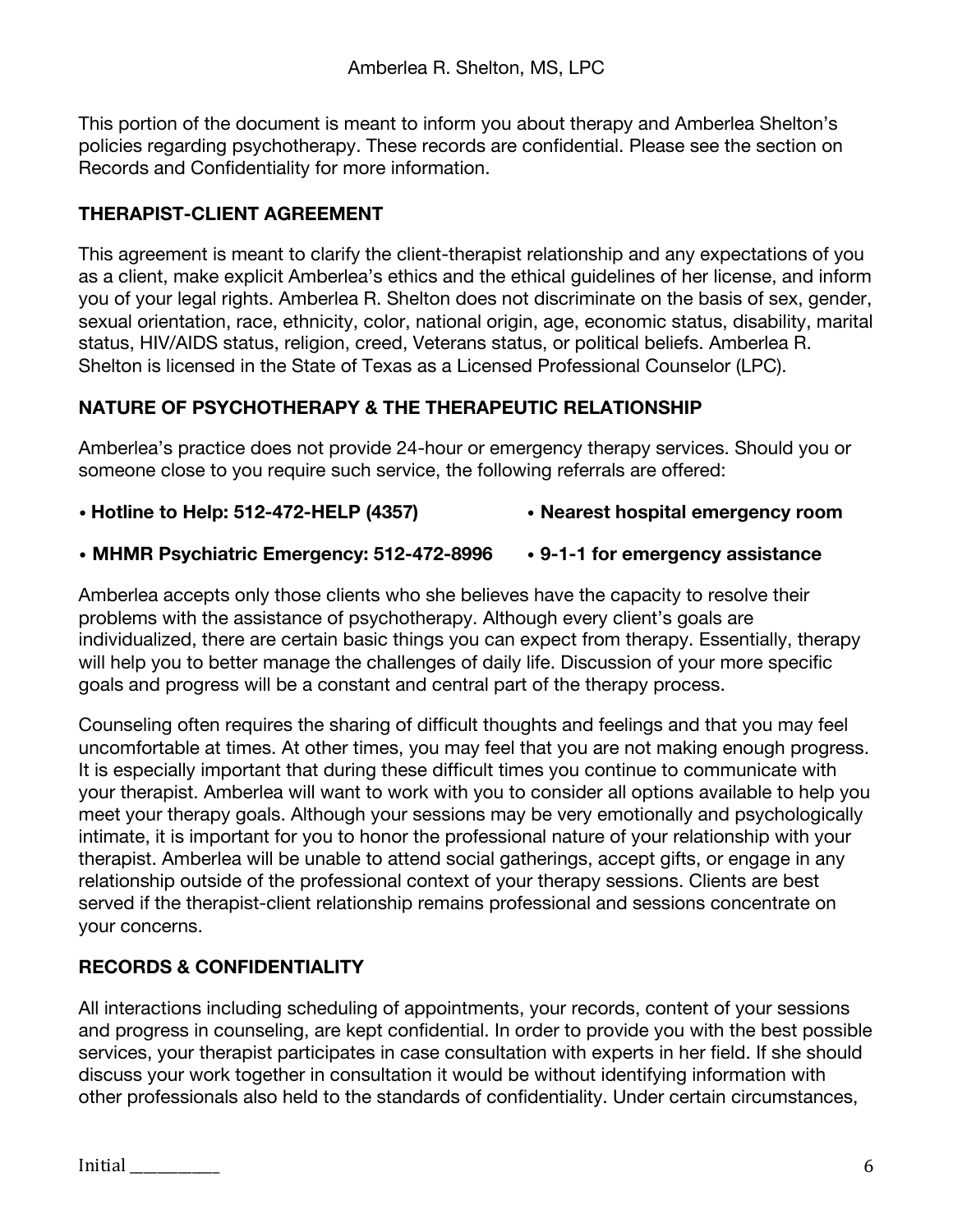your therapist may be required to share confidential information under legal mandate. These circumstances are outlined below.

All communications and records with your counselor are held in strict confidence. Information may be released, in accordance with state law, when (1) the client signs a written release indicating consent to release; (2) the client expresses serious intent to harm self or someone else; (3) there is reasonable suspicion of abuse against a minor, elderly person, or dependent adult; (4) to acquire payment for services or for billing purposes, or (5) a subpoena or court order is received directing the disclosure of information.

To protect your privacy to the greatest extent of the law, it is our policy to assert either (a) privileged communication in the event of #5 or (b) the right to consult with clients, if at all possible, before mandated disclosure in the event of #2 or #3.

•Inappropriate Behavior by Previous Therapist: If a client discloses that a previous therapist behaved in a sexually inappropriate manner, then the current therapist is legally bound to report it to the District Attorney's office as well as to the appropriate state licensing board. The client's identity need not be disclosed if he or she does not wish it.

•Sex Involving Minors: Therapists are required to report sexual activity of minors under the age of consent of 17 years of age that are not emancipated. This means sexual activity between a minor and an adult must be reported to the proper authorities for the protection of the minor. Sexual activity between a minor and another minor may be reportable, depending on the specifics of the situation.

## **EMERGENCY CONTACT**

Please provide contact information for a person your therapist can contact in case of emergency. This contact will only be used if your therapist believes you or someone else is in immediate danger or if you become ill and unable to continue or depart therapy without assistance.

| <b>Phone Number:</b> |
|----------------------|

\_\_\_\_\_\_\_ (Please initial) I agree Amberlea R. Shelton may contact the above named person under the above named conditions.

# **CLIENT RIGHTS**

If at any time or for any reason you are dissatisfied with your services, please speak with Amberlea directly. Amberlea is committed to trying to resolve your concerns. Amberlea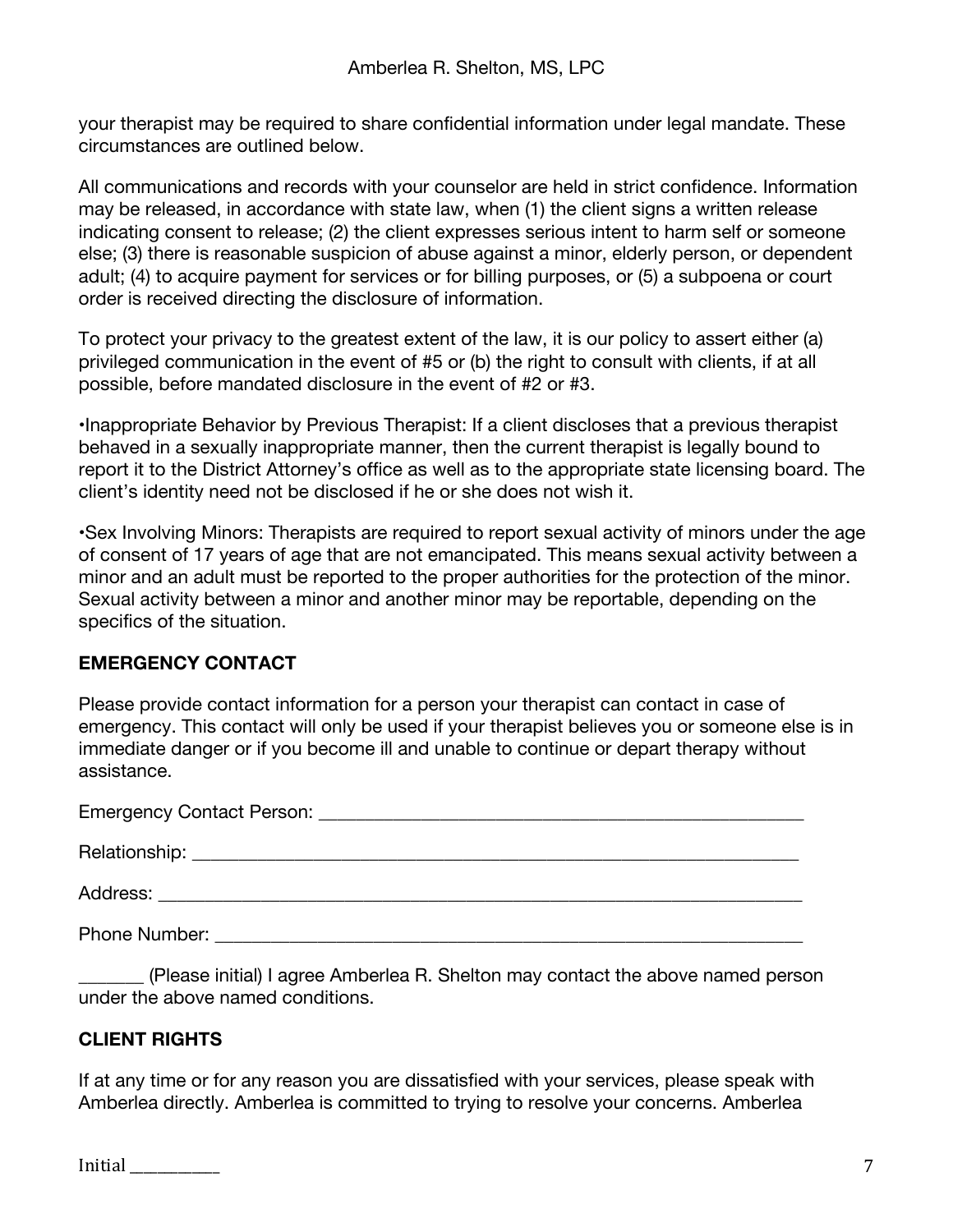practices according to national and state guidelines for professional and ethical standards of care. Amberlea has a BA in Psychology with a minor in Addictive Disorders and Recovery Studies from Texas Tech University and an MS in Counseling Psychology from the University of Kansas. Amberlea is licensed in the state of Texas as a Licensed Professional Counselor (#68541). If you have reason to believe that she is practicing outside of these guidelines, you may report your concerns directly to the Texas State Board of Examiners of Professional Counselors.

## Texas Department of Regulatory Agencies

The practice of licensed counselors is regulated by the Texas State Board of Examiners of Professional Counselors.

The contact information for this agency is: Texas State Board of Examiners of Professional Counselors: Texas Department of State Health Services Mail Code 1982 P.O. Box 149347 Austin, TX 78714-9347 email: lpc@dshs.state.tx.us phone: (512) 834-6658 www.dshs.state.tx.us/counselor/

# **CLIENT RESPONSIBILITIES**

# Fees & Payment Expectations

You are responsible for paying your fee at each session. You understand that your current assessed Individual fees are \$130 for 50-minutes scheduled weekly unless otherwise arranged. Individual 90- minute sessions are \$180. Couples sessions are \$180 for 50-minute sessions or \$240 for 90-minute sessions. At a point in the future, fees may be adjusted with at least a 2week notice before the fee change would be in effect. The agreement is to pay a \$25 service charge for each check returned. After your second returned check, you will no longer be allowed to pay by check. If your debt becomes outstanding, it will be turned over to a collection agency, thereby releasing your status as a client of Amberlea Shelton.

## EMAIL

In order to comply with HIPPA law I am required to inform you that my computer is password protected and my emails are secured with end-to-end encryption. *However, your therapist does not accept text or emails regarding therapy content.* If you choose to change your appointment time or schedule via emails or text please sign below to show your understanding that any email or text communications with Amberlea R. Shelton may not be considered secure. Your therapist will not be able to reply via text or email with any therapeutic response.

|                          | Date |
|--------------------------|------|
| Client or Legal Guardian |      |
|                          | Date |
| Witness and/or Therapist |      |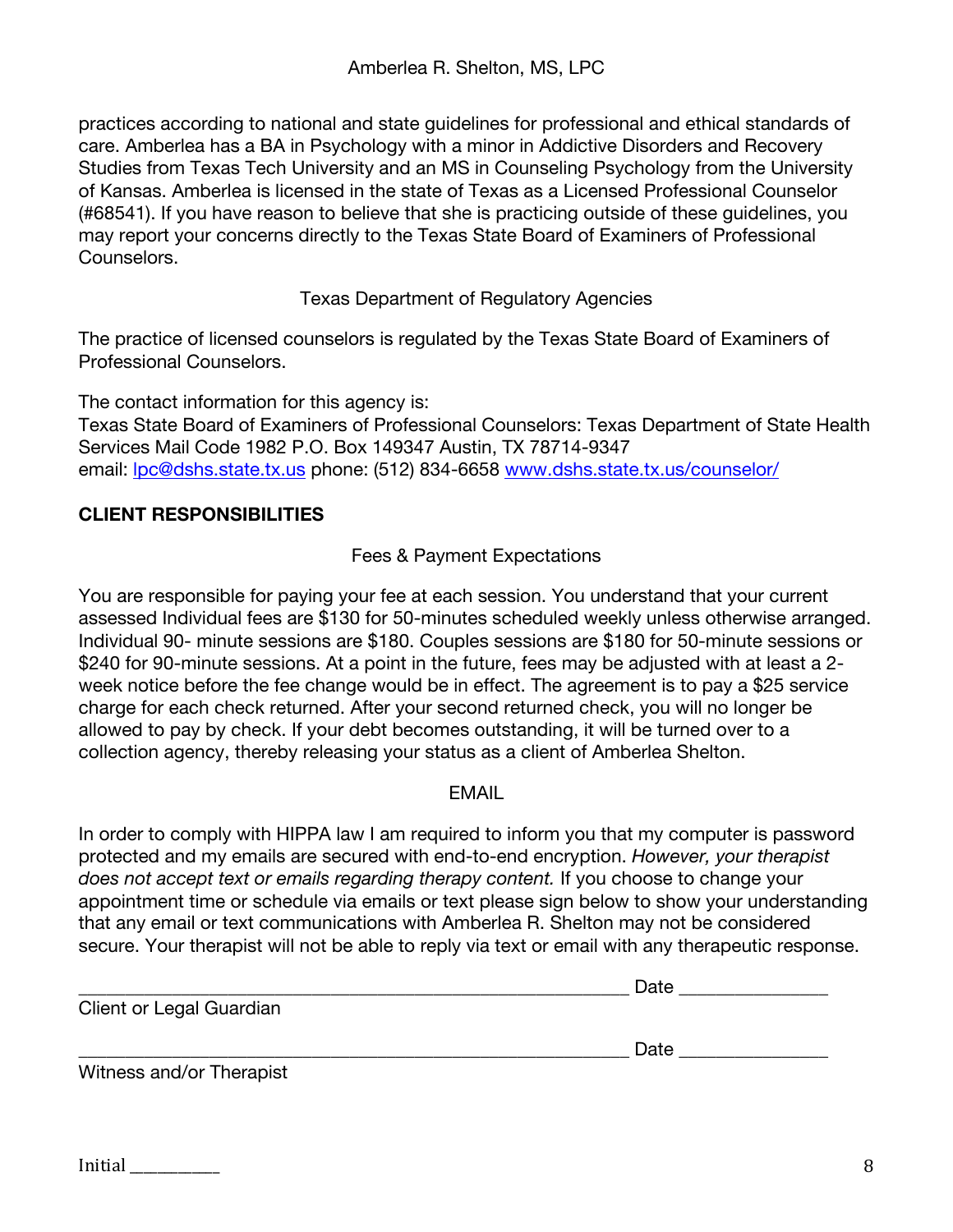\_\_\_\_\_\_\_\_ (Please Initial) I understand that an email and/or text reminder may be sent with my permission to avoid a late cancellation/no-show fee for missed appointments. I agree to the terms of Amberlea's appointment reminder system.

## Records Request

Therapists may have to appear in court only if subpoenaed or court-ordered by a judge. If your record is subpoenaed in a court of law, the therapist will do what she can to protect confidentiality within the limits of abiding by the law. In these cases, therapist testimony and/or case consultation will be provided at the cost of \$400 per hour to be paid by the subpoenaing party at the time of court-related service. The same fee applies for all court-related proceedings, including but not limited to, meetings with attorneys and court appearances. You will be charged \$400 per hour for all research, copying and administrative work requested on your behalf, including any requests for paperwork and/or clinical evaluations not including releases and insurance paperwork required for your care. Charges will be incurred for court preparation and travel as well as court appearance time. There is no sliding scale for court testimony or court case-related consultation.

## Cancellations & Missed Appointments

If you are unable to attend a session due to illness or an emergency, please notify Amberlea as far in advance as possible. If you do not show up for an appointment or fail to cancel at least 24 hours prior to your appointment, you will be responsible for paying 100% of your fee for the missed session. If you are late for your appointment, you will still be charged your assessed fee. Fees for no-shows and cancellations without 24 hours notice must be paid before your next therapy meeting. Amberlea R. Shelton reserves the right to not begin or to terminate a session with clients believed to be under the influence of drugs and/or alcohol. If she believes that you are under the influence, she may end the session and may require you to find a safe method of transportation to your residence.

## Termination of the Therapeutic Relationship

The majority of therapy relationships will end because the client achieves his or her goals and agrees with the therapist to terminate. However, there could be circumstances in which you or your therapist will end the relationship regardless of the other's preferences. You are free to end service at any time for any reason, whether or not your therapist feels it is advisable. Amberlea asks that you tell her if you plan to stop rather than just not returning and that you schedule one final appointment or tell her before the start of the session so that you and Amberlea can review your progress and discuss any referrals that might be beneficial to you. You will also be obligated to honor any unsettled financial obligations. PLEASE discuss all decisions regarding termination or breaks in therapy in person with your therapist to insure your file is moved or closed out appropriately and you and your therapist have some closure to your work.

There are a few situations in which your therapist may determine the need to end the therapeutic relationship. For instance, if you no longer need therapy or cannot benefit from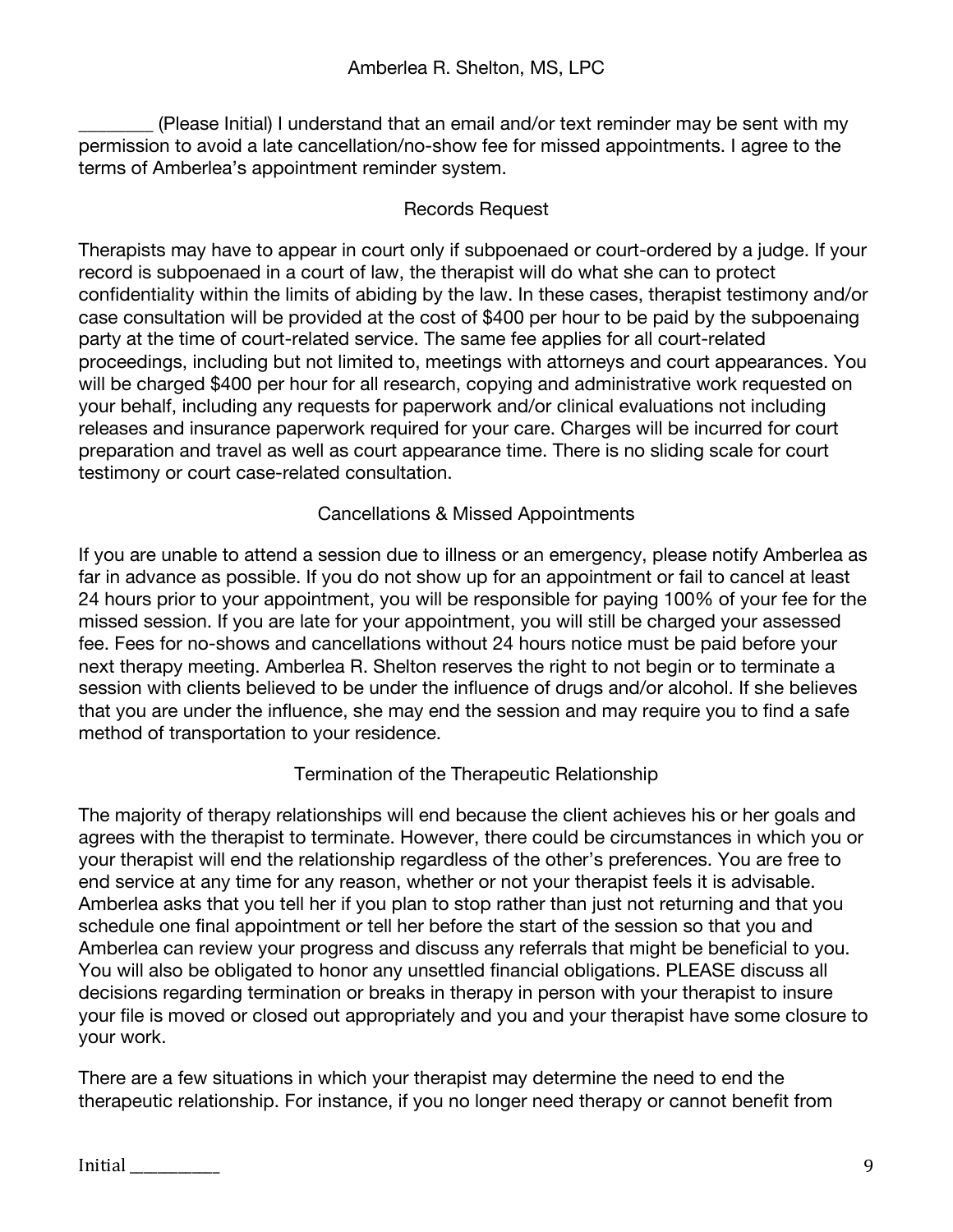continuing, the therapy relationship must end. If your needs surpass your therapist's ability to help you or if the therapy relationship becomes subject to a conflict of interest, the therapist must refer you to another therapist. If you are verbally or physically violent toward the therapist or threaten or harass your therapist, the therapist reserves the right to immediately discontinue your therapy. If the therapist terminates your therapy she will offer you referrals to other sources of care, but cannot guarantee that they will accept you for therapy. The therapist also reserves the right to terminate therapy if cancellations or no-shows become excessive and are unable to be dealt with in the therapeutic relationship. The therapist will discuss this with you prior to canceling services. Please be mindful of your time and mine.

## **CONSENT FOR THERAPY**

By signing below, you are indicating that you have read and understand this informed consent statement and that any questions you have had about this document and/or the therapy process have been answered to your satisfaction. You are hereby agreeing to enter into a professional therapeutic relationship with Amberlea Shelton, MS, LPC.

| Client's Signature    | Date |
|-----------------------|------|
| Therapist's Signature | Date |